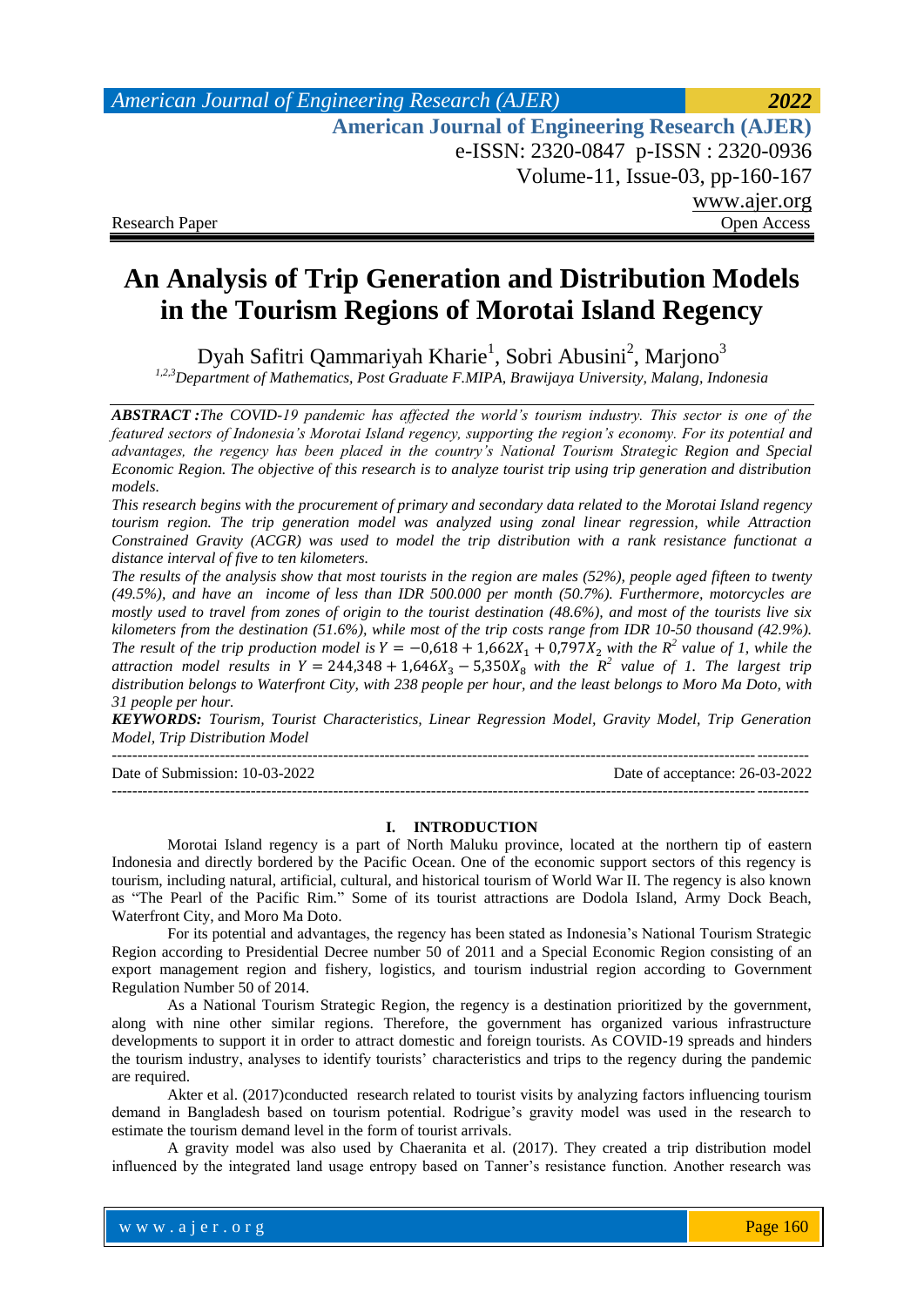conducted by Gunawan (2018); the objective was to analyze airplane passenger's trip distribution using Double Constrained Gravity (DCGR) based on three resistance functions and the result of trip generation modeling.

Studies related to trip generation were conducted by Wedagama et al. (2019) and Agustini et al. (2019). They created attraction models in tourism zones to predict tourist attractions and factors influencing the trip.

Based on previous studies, trip generation and distribution models can be used to analyze trips in tourism zones. Therefore, this research combines trip generation and distribution in a tourism zone using zonal linear regression and Attraction Constrained Gravity (ACGR) based on the rank resistance function at a distance interval of 5-10 kilometers.

#### **II. METHOD**

2.1. Location Selection and Data Collection Method

The research location is the coastal tourism regions in Morotai Island regency, i.e. Army Dock Beach, Dodola Island, Waterfront City, and Moro Ma Doto.



**Figure 1. Tourism Map**

Due to the pandemic condition, this research was conducted over four days, both weekdays and weekends, i.e., Thursday to Sunday, at the peak hours of the tourism sites.

The primary and secondary data requirements for this research were collected in the following ways:

a. Primary Survey

This survey was held by observing the research sites using a non-probability approach with an accidental sampling method. The sample number was determined by referring to Roscoe (1975) as cited by Sugiyono (2018).

b. Secondary Survey

During this survey, data was acquired from the Tourism Agency of Morotai Island regency. It consists of information regarding the area of the tourism sites, the number of cottages and homestays, culinary centers, workers, public facilities (gazebos, chairs, restrooms, sinks), and playground facilities, ticket prices, and distance from city centers.

| Table 1. Division of Trip Origin Zones |                                 |  |
|----------------------------------------|---------------------------------|--|
| <b>Zone</b>                            | Territory                       |  |
|                                        | South Morotai sub-district      |  |
| 2                                      | East Morotai sub-district       |  |
| 3                                      | North Morotai sub-district      |  |
|                                        | Morotai Jaya sub-district       |  |
|                                        | South-West Morotai sub-district |  |
|                                        | Rao Island sub-district         |  |
|                                        | North Maluku                    |  |
| 5                                      | Sulawesi                        |  |
| Kalimantan                             |                                 |  |
|                                        | Java                            |  |

| 2.2 | <b>Determination of Trip Origin Zones</b> |  |  |
|-----|-------------------------------------------|--|--|
|     |                                           |  |  |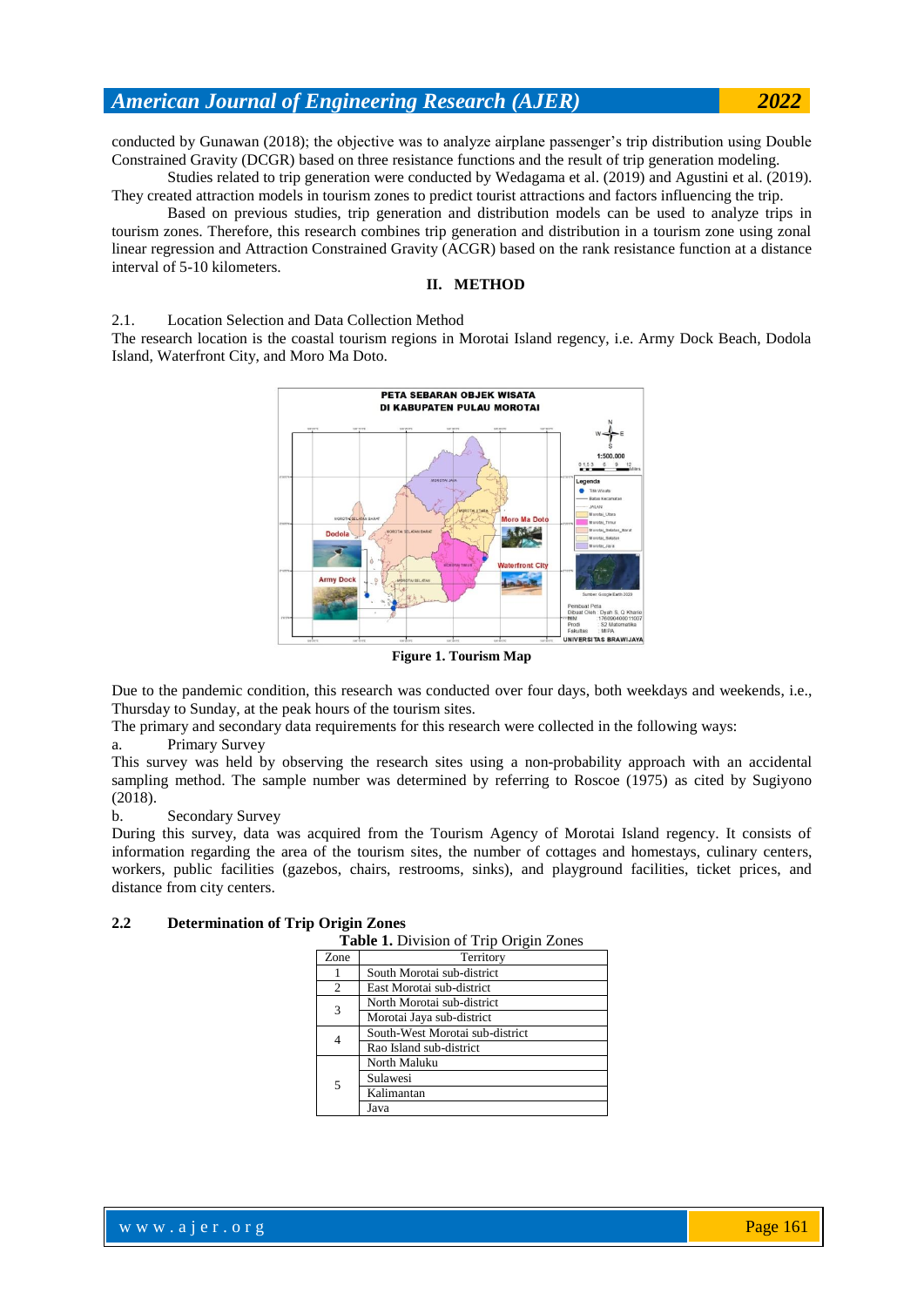# **2.3 Variables of Research**

Variables used during the trip generation phase are as follows:

a. *Trip Production*

The independent variables were determined based on the correlations of all the questions in the questionnaires. Table 2 details variables used in the creation of the trip production model.

| N <sub>0</sub> | Variable | <b>Notes</b>                                          |
|----------------|----------|-------------------------------------------------------|
|                | Υ        | <b>Trip Production</b>                                |
|                | $X_1$    | Respondent' income of between IDR 1-2 million         |
| 3              | $X_2$    | The Number of transportation users                    |
|                | $X_{3}$  | Trip distance of between 2 and 4 km.                  |
| 5              | $X_4$    | Transportation cost of between IDR 10 and 50 thousand |

**Table 2.** Trip Production

#### b. *Trip Attraction*

#### **Table 3.** Trip Attraction

| N <sub>0</sub> | <b>Variable</b> | <b>Notes</b>                                              |
|----------------|-----------------|-----------------------------------------------------------|
| $\mathbf{1}$   | Υ               | <b>Trip Attraction</b>                                    |
| $\overline{c}$ | $X_1$           | Area of tourism site                                      |
| 3              | $X_2$           | Cottages and homestays                                    |
| 4              | $X_3$           | Culinary centers                                          |
| 5              | $X_4$           | Workers                                                   |
| 6              | $X_5$           | Public facilities (gazebo, chairs and benches, restrooms) |
| 7              | $X_6$           | Playground facilities                                     |
| 8              | $X_7$           | Ticket price                                              |
| 9              | $X_{8}$         | Distance form city centers                                |

#### *2.4 Data Analysis*

The data analysis was performed on the primary and secondary data using Microsoft Excel and SPSS.

- 1. Evaluating the questionnaire forms
- 2. Analyzing tourists' characteristics
- 3. Analyzing the tourist's trip generation model
- a. The analysis uses correlation analysis in order to create the trip production and attraction models.
- b. Performing t-test
- c. Performing F-test
- d. Determining the best model
- e. Estimating the number of tourist trips based on the best model of trip production and attraction
- f. Validating the modeling result
- 4. Analyzing the tourist's trip distribution model
- a. Using a gravity model with ACGR in an Origin-Destination Matrix (MAT) to obtain the tourist's trip distribution
- b. Iterating the result of the tourism site modeling area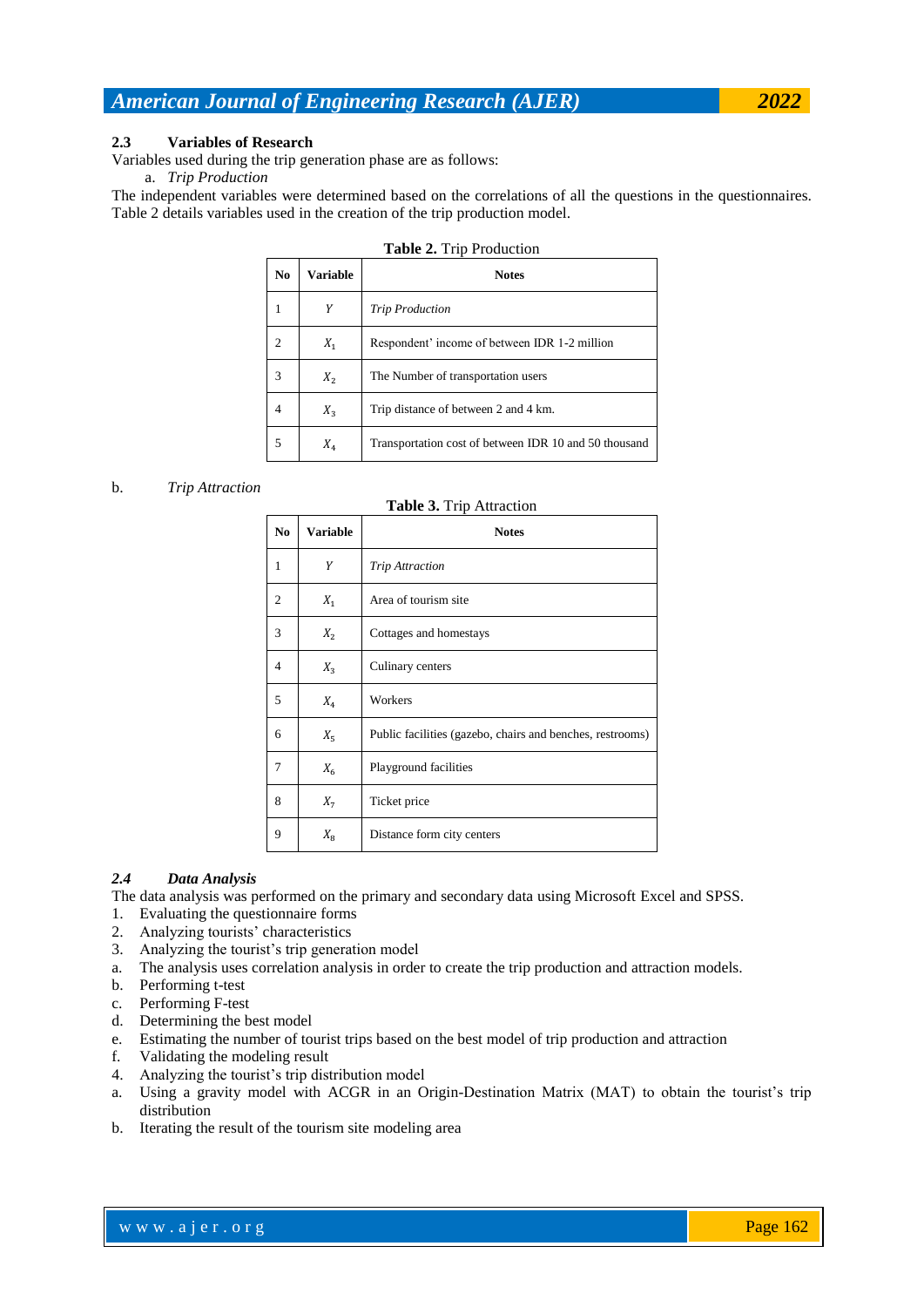#### **III. RESULT AND DISCUSSION**

# *3.1* **Identification of Tourist Trip's Characteristics**

| <b>Table 4.</b> Gender Identification |        |                |
|---------------------------------------|--------|----------------|
| Gender                                | Number | Percentage (%) |
| Male                                  | 384    | 52             |
| Female                                | 355    | 48             |
| Total                                 | 739    | 100            |

#### **Table 5.** Age Identification

| Age (year)   | Number | Percentage (%) |
|--------------|--------|----------------|
| $15 - 25$    | 366    | 49.5           |
| $26 - 35$    | 228    | 30.9           |
| $36 - 45$    | 93     | 12.6           |
| More than 45 | 52     |                |
| Total        | 739    | 100            |

#### **Table 6.** Income Identification

| Income Level            | Number | Percentage $(\%)$ |
|-------------------------|--------|-------------------|
| Less than IDR $500,000$ | 375    | 50.7              |
| IDR 500,000 to 999,000  | 84     | 11.4              |
| IDR $1$ to $2$ million  | 96     | 13                |
| More than IDR 2 million | 184    | 24.9              |
| Total                   |        |                   |

#### **Table 7.** Transportation Mode Identification

| <b>Transportation Mode</b> | Number | Percentage (%) |
|----------------------------|--------|----------------|
| Motorcycle                 | 359    | 48.6           |
| Speed Boat                 | 74     | 10             |
| Multimode                  | 163    | 22.1           |
| Car                        | 40     | 5.4            |
| <b>Motorized Pedicab</b>   | 17     | 2.3            |
| <b>Traditional Boat</b>    | 78     | 10.6           |
| Others                     | 8      | 1.1            |
| Total                      |        | 100            |

#### **Table 8.** Trip Distance Identification

| Distance             | Number | Percentage $(\% )$ |
|----------------------|--------|--------------------|
| Less than 2 km       | 192    | 26                 |
| $2 - 4 km$           | 153    | 20.7               |
| $4.1 - 6 \text{ km}$ | 13     | 1.8                |
| More than 6 km       | 381    | 51.6               |
| Total                | 739    | 100                |

#### **Table 9.** Transportation Cost Identification

| <b>Transportation Cost</b> | Number | Percentage $(\%)$ |
|----------------------------|--------|-------------------|
| Less than IDR 10,000       | 190    | 25.7              |
| IDR $10,000 - 50,000$      | 317    | 42.9              |
| IDR $51,000 - 100,000$     | 45     | 6.1               |
| More than IDR 100,000      | 187    | 25.3              |
| Total                      | 139    | 100               |

#### *3.2 Trip Generation Model*

The best model was determined based on the results of the t-test, F test, coefficient of determination value, and regression constant and coefficient. The result of the t-test is based on the significance value (CeGunawan, 2020).

- If the significance value is  $> 0.05$ ,  $H_0$  is accepted (independent variables do not affect the dependent variables).
- If the significance value is  $< 0.05$ ,  $H_0$  is rejected (independent variables affect the dependent variables),

According to CeGunawan (2020), the criteria of the F-test are based on the significance value as follows.

- If the significance value is  $> 0.05$ ,  $H_0$  is accepted (independent variables do not affect the dependent variables).
- If the significance value is  $< 0.05$ ,  $H_0$  is rejected (there is at least one influential independent variable),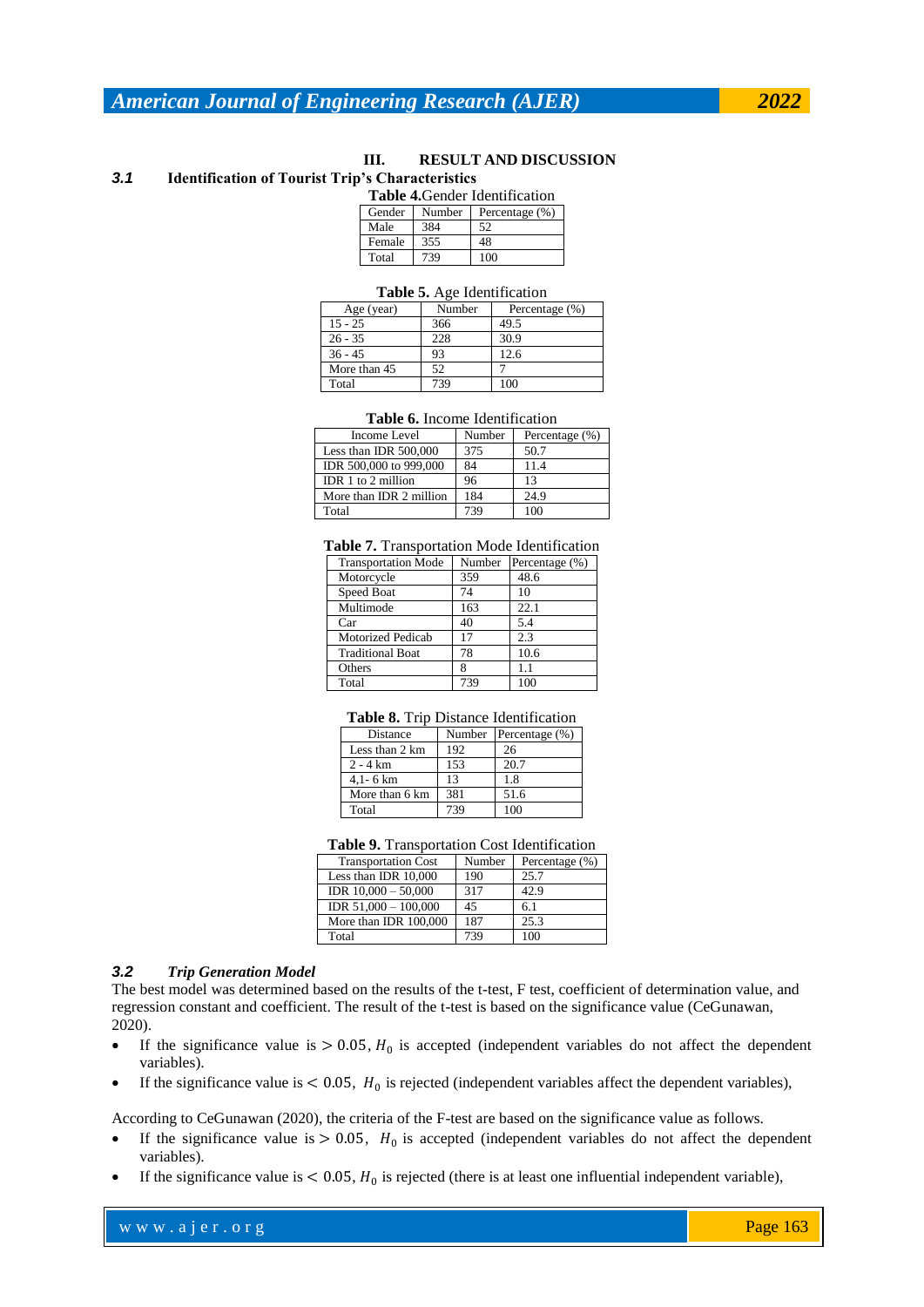Tamin (2000) stated that the best model is determined by the coefficient of determination, regression constant, and coefficient following the criteria below.

- The more the variables are used, the better the model becomes.
- The direction of the regression coefficient  $(+/-)$  follows the expected direction.
- The smaller the regression constant, or approaching zero, the better the model.

• The coefficient of determination  $(R^2)$  is between 0 and 1. The value being equalto 1 or approaching 1 indicates the soundness of the model. The value of 0 indicates that there is no relationship between the independent (or any) variables detected in the regression model.

**Table 10.**Trip Production Model

| <b>TUDIC TOI LILD L'IOGUOILON INTOGOL</b> |                                               |  |                            |            |            |  |  |  |  |
|-------------------------------------------|-----------------------------------------------|--|----------------------------|------------|------------|--|--|--|--|
|                                           | N <sub>0</sub><br>Equation                    |  | t-Test                     | F Test     |            |  |  |  |  |
|                                           |                                               |  | Coefficient of Correlation | Sig. Value | Sig. Value |  |  |  |  |
|                                           |                                               |  | 0.947                      | 0.007      |            |  |  |  |  |
|                                           | $Y = -0.628 + 0.947x_2 + 0.090x_3 + 0.798x_4$ |  | 0.090                      | 0.061      | 0.000      |  |  |  |  |
|                                           |                                               |  | 0.798                      | 0.123      |            |  |  |  |  |
|                                           |                                               |  | 1.343                      | 0.156      |            |  |  |  |  |
| 2                                         | $Y = -0.051 + 1.343x_1 + 0.851x_2 - 0.266x_4$ |  | 0.851                      | 0.037      | 0.001      |  |  |  |  |
|                                           |                                               |  | 0.851                      | 0.381      |            |  |  |  |  |
| 3                                         |                                               |  | 1.662                      | 0.036      | 0.001      |  |  |  |  |
|                                           | $Y = -0.618 + 1.662x_1 + 0.797x_2$            |  | 0.797                      | 0.003      |            |  |  |  |  |
| $\overline{4}$                            | $Y = -0.291 + 1.013x_2$                       |  | 1.013                      | 0.000      | 0.000      |  |  |  |  |

Based on the conditions for the best model determination, the following equation was selected.  $Y = -0.618 + 1.662x_1 + 0.797x_2$ 

**Table 11.** Validation Result of Trip Production Model

| Zone | <b>Survey Result</b> | Analysis Result | <b>Difference</b> | Validation     |
|------|----------------------|-----------------|-------------------|----------------|
|      | 502                  | 501.93          | 0.01%             | $0.01\% < 5\%$ |
|      | 16                   | 16.32           | 2.02%             | $2.02\% < 5\%$ |
|      |                      | 5.03            | 0.58%             | $0.58\% < 5\%$ |
|      | 16                   | 15.46           | 3.39%             | $0.58\% < 5\%$ |
|      | 200                  | 200.33          | 0.17%             | $0.17\% < 5\%$ |

### b) Trip Attraction Model

**Table 12.** Trip Attraction Model

|                |                                                       |       | t-Test                        | F Test                   |            |  |
|----------------|-------------------------------------------------------|-------|-------------------------------|--------------------------|------------|--|
| No             | Form of Model                                         | $R^2$ | Coefficient of<br>Correlation | Sig. Value               | Sig. Value |  |
|                |                                                       |       | $1.699E - 5$                  |                          |            |  |
| 1              | $Y = 238.245 + (1.699E - 5)x_1 + 1.735x_4 - 5.885x_8$ | 1     | 1.735                         | $\overline{\phantom{a}}$ |            |  |
|                |                                                       |       | 5.885                         |                          |            |  |
|                |                                                       |       | $6.826E - 6$                  | $\overline{\phantom{a}}$ |            |  |
| 2              | $Y = 250.926 - (6.826E - 6)x_1 + 2.153x_6 - 5.386x_8$ | 1     | 2.153                         | $\overline{\phantom{a}}$ |            |  |
|                |                                                       |       | 5.386                         | $\overline{\phantom{a}}$ |            |  |
| 3              |                                                       |       | $1.162E - 7$                  | $\overline{\phantom{a}}$ |            |  |
|                | $Y = 244,021 - (1,162E - 7)x_1 + 1,691x_3 - 5,327x_8$ | 1     | 1.691                         | $\overline{\phantom{a}}$ |            |  |
|                |                                                       |       | 5.327                         |                          |            |  |
|                |                                                       |       | 0.110                         | $\overline{\phantom{a}}$ |            |  |
| $\overline{4}$ | $Y = 244.014 - 0.110x_2 + 1.591x_3 - 5.325x_8$        | 1     | 1.591                         | ٠                        |            |  |
|                |                                                       |       | 5.325                         | $\overline{\phantom{a}}$ |            |  |
|                |                                                       |       | 1.670                         | ٠                        |            |  |
| 5              | $Y = 244.292 + 1.670x_3 + (1.538E - 5)x_7 - 5.405x_8$ | 1     | $1.538E - 5$                  | $\overline{\phantom{a}}$ |            |  |
|                |                                                       |       | 5,405                         | $\overline{\phantom{a}}$ |            |  |
|                |                                                       |       | 1,660                         |                          |            |  |
| 6              | $Y = 243.215 + 1.660x_3 + 0.071x_5 - 5.503x_8$        | 1     | 0,071                         |                          |            |  |
|                |                                                       |       | 5,503                         |                          |            |  |
| $\tau$         |                                                       |       | 1,646                         | 0,017                    |            |  |
|                | $Y = 244.348 + 1.646x_3 - 5.350x_8$                   | 1     | 5,350                         | 0,002                    | 0,002      |  |
| 8              | $Y = 261.898 - 5.704x_8$                              | 1     | 3,612                         | 0,003                    | 0,003      |  |

w w w . a j e r . o r g Page 164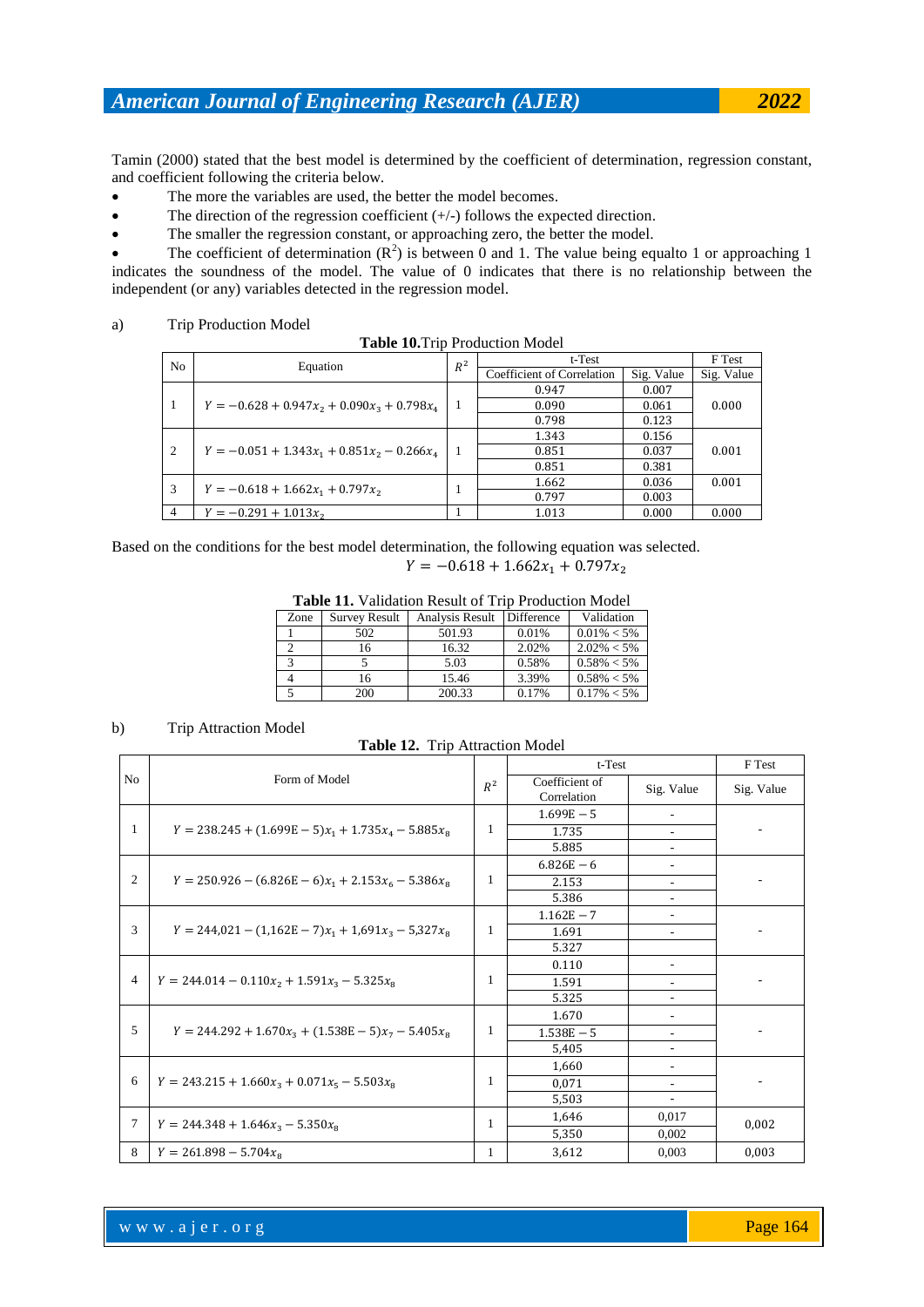Next, based on the considerations that the best model be selected based on the criteria of coefficient of determination, regression constant and coefficient, the equation below was selected.  $Y = 244.348 + 1.646x_3 - 5.350x_8$ 

| <b>Table 13.</b> Validation Result of Trip Attraction Model |                      |                 |            |                |  |  |  |  |
|-------------------------------------------------------------|----------------------|-----------------|------------|----------------|--|--|--|--|
| Tourism Site                                                | <b>Survey Result</b> | Analysis Result | Difference | Validation     |  |  |  |  |
| Army Dock                                                   | 238                  | 238.09          | 0.04%      | $0.04\% < 5\%$ |  |  |  |  |
| <b>Waterfront City</b>                                      | 266                  | 265.75          | 0.09%      | $0.09\% < 5\%$ |  |  |  |  |
| Dodola Island                                               | 204                  | 204.22          | 0.11%      | $0.11\% < 5\%$ |  |  |  |  |
| Moro Ma Doto                                                | 31                   | 30.92           | 0.24%      | $0.24\% < 5\%$ |  |  |  |  |

#### *3.3 Trip Distribution Model*

a. Survey Result

The following data was acquired from the questionnaire.

**Table 14.** Actual Trip / Origin-Destination Matrix (MAT)

| Destination<br>Zone of<br>Origin | Army<br>Dock | Waterfront City (Morotai<br>Park) | Dodola<br>Island | Moro Ma<br>Doto | Number<br>$(O_i)$ |
|----------------------------------|--------------|-----------------------------------|------------------|-----------------|-------------------|
|                                  | 188          | 202                               | 99               | 13              | 502               |
|                                  |              | <sub>0</sub>                      |                  |                 | 16                |
|                                  |              |                                   |                  |                 |                   |
|                                  |              |                                   |                  |                 | 16                |
|                                  | 36           | 55                                | 95               | 14              | 200               |
| Total<br>$(D_i)$                 | 238          | 266                               | 204              | 31              | 739               |

**Table 15.** Average Trip Distance (Cid)

| Destination<br>Zone of Origin | Army<br>Dock | Waterfront City (Morotai<br>Park) | Dodola<br>Island | Moro Ma<br>Doto |
|-------------------------------|--------------|-----------------------------------|------------------|-----------------|
|                               | 3.84         | 1.48                              |                  | 40.76           |
|                               | 31.36        | 29.50                             | 39.80            | 4.82            |
|                               | 61.60        | 63.60                             | 66.8             |                 |
|                               | 19.79        | 20.62                             | 15.20            |                 |
|                               | 567.42       | 500.65                            | 266.34           | 1018.27         |

b. Modeling of Trip Distribution using Attraction Constrained Gravity (ACGR)

Trip distribution is a stage of transportation modeling that connects land usage, transportation networks, and traffic in a certain area and at a certain time (Tamin, 2000). According to Amijaya (2018), the modeling of trip distribution using the gravity method requires resistance function and distance matrix data in its process of analysis. The resistance function calculation in this research uses the trip distance data of tourists coming from Morotaiisland (the internal zone). Microsoft Excel was used in the creation of the gravity model and the resistance function at the distance interval of 5-10 km. The best distance interval was determined based on both the smallest chart result and the Sum Square Error, by which the following best exponential resistance function was acquired.



**Figure 2. Chart of Rank Resistance Function at the Distance Interval of 10 km**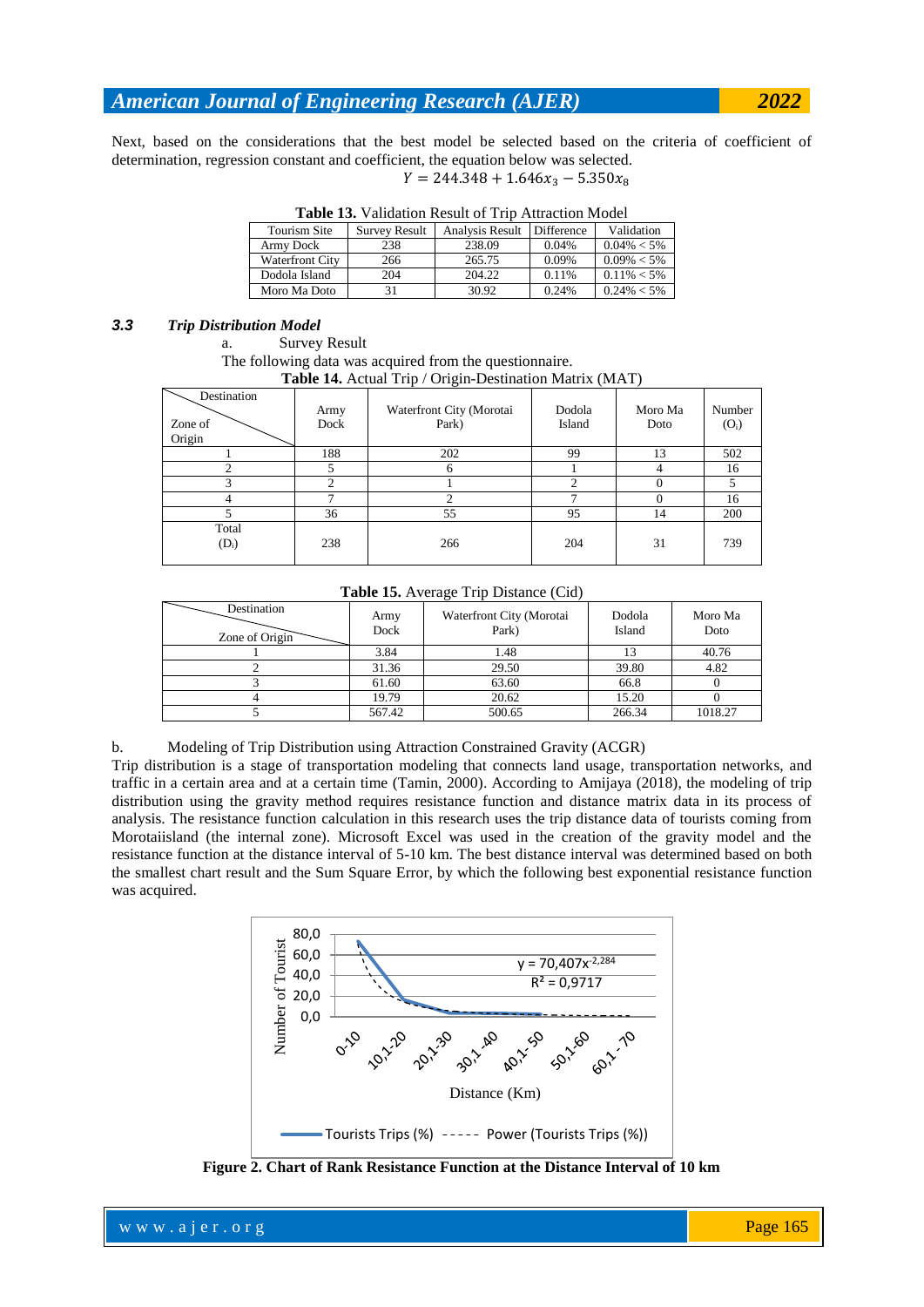Then, gravity model analysis was performed using the following equation.

$$
T_{id} \approx \mathcal{O}i \cdot \mathcal{D}d \cdot A_i \cdot B_d \cdot f(C_{id}) \tag{1}
$$

Where:

 $T_{id}$  = trip from zone of origin *i* to destination *d* 

 $O_i$  = number of trips from zone *i* 

 $D_d$  = number of trips to zone *d* 

 $f(C_{id})$  = resistance function

 $A_i = 1$  for all *i*  $R_{\perp} =$ 1 for all *d.*

$$
D_d = \frac{\sum_i (A_i O_i f_{id})}{\sum_i (A_i O_i f_{id})}
$$
 for all *a*.

 $B_d$  is a constant stating that "the matrix's column number must equal the number of columns from the trip generation result".

The data and formula of ACGR were used in analyzing the trip distribution of tourists in Morotai Island regency, and the following results were obtained.

|       |              |                                         |                  | ັ               |          |       |       |         |
|-------|--------------|-----------------------------------------|------------------|-----------------|----------|-------|-------|---------|
| Zone  | Army<br>Dock | <b>Waterfront City</b><br>(MorotaiPark) | Dodola<br>Island | Moro Ma<br>Doto | $O_i$    | $O_i$ | $A_i$ | $E_i$   |
|       | 238          | 266                                     | 199              | 6               | 709      | 502   |       | 0.71    |
| ↑     |              |                                         |                  | 25              | 26       | 16    |       | 0.64    |
| 3     |              |                                         |                  |                 | $\Omega$ | 5     |       | 95.57   |
| 4     |              |                                         |                  | 0               | 5        | 15    |       | 3.43    |
|       |              |                                         |                  |                 | $\Omega$ | 200   |       | 2406.30 |
| $d_d$ | 238          | 266                                     | 204              | 31              | 739      |       |       |         |
| $D_d$ | 238          | 266                                     | 204              | 31              |          | 739   |       |         |
| $B_d$ | 0.000011     | 0.00002                                 | 0.00180          | 0.00476         |          |       |       |         |
| $E_d$ |              |                                         |                  |                 |          |       |       |         |

**Table 16.** Result of Trip Distribution using ACGR Model

Then, iteration was conducted to obtain a convergent matrix. This research uses the following Detroit formula.

(2)

$$
T_{id} = t_{id} \frac{E_i E_d}{E}
$$

Where;

 $T_{id}$  = future trip from zone i to destination zone d

 $t_{id}$  = present trip from zone i to destination zone d

 $E_i, E_d$ = growth rate of zones i and d

 $E =$  global growth rate

Following the ACGR matrix iteration, subsequent 22 iterations were performed, whose results are presented below.

| Dodola Island<br>Waterfront City (MorotaiPark) | Moro Ma Doto | $O_i$ |     | E, |
|------------------------------------------------|--------------|-------|-----|----|
| 24                                             |              | 503   | 502 |    |
|                                                | 16           | 16    | 16  |    |
|                                                |              |       |     |    |
|                                                |              | 15    | 15  |    |
| 166                                            | 12           | 199   | 200 |    |
| 204                                            | 31           | 739   |     |    |
| 204                                            | 31           |       | 739 |    |
|                                                |              |       |     |    |
|                                                |              |       |     |    |

**Table 17.** Final Result of Trip Distribution using ACGR

# **IV. CONCLUSION**

Based on the analysis and discussions in the estimation of trip generation and distribution modeling for the Morotai Island regency tourism region, the following conclusions were made.

1) Most of the trips to the tourism sites were made by males (52%), people considered as youth (49.5%), people with an income of less than IDR 500 thousand (50.7%). The trips were also made mostly by motorcycles (48.6%), by people living within 6 kilometers of the sites (51.6%), and by those who spent IDR 15 to 50 thousand on transportation (42.9%).

2) The trip generation was acquired from the results of zonal linear regression analyses. The trip production is in the range of 5 to 502 people per hour, obtained from the  $Y = -0.618 + 1.662x_1 + 0.797x_2$